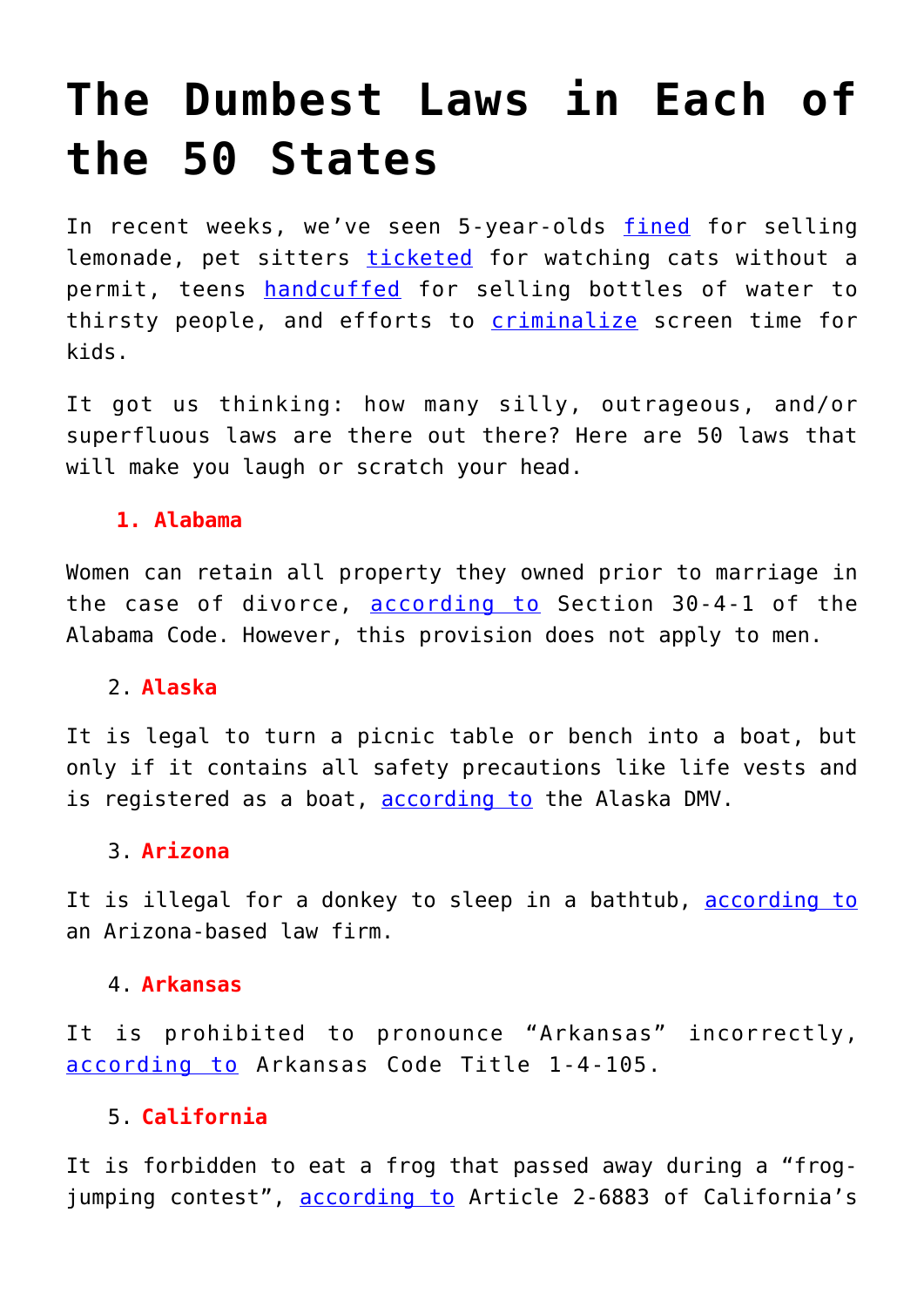fishing and game code.

# 6. **Colorado**

In Aspen, it is illegal to launch a catapult at any building or person, [according to](http://www.aspenpitkin.com/Portals/0/docs/City/clerk/municode/coaspent15.pdf) Section 15.04.210.

# 7. **Connecticut**

In Meriden, it is illegal for a non-police officer or member of the police department to have a whistle or make the 'bean police call' on a whistle, [according to](http://ecode360.com/13486637?highlight=whistle%2Cbean#13486637) Statute 153-7.

# 8. **Delaware**

In Rehoboth Beach, children can only trick-or-treat on Halloween from 6-8 pm, [according to](http://ecode360.com/7274490) Chapter 193-33. If Halloween falls on a Sunday, children must trick-or-treat on Saturday, October 30 between 6-8 pm.

# 9. **Florida**

Pregnant pigs must be unconfined and be able to roam freely when they are pregnant, [according to](http://www.leg.state.fl.us/statutes/index.cfm?submenu=3#A10S21) the Florida Constitution 10.21. Only pigs are designated in the constitution as having these rights.

# 10. **Georgia**

In Athens-Clarke County, a goldfish or any other animal may not be given to someone to entice them to enter a business agreement or game, [according to](https://library.municode.com/GA/athens-clarke_county/codes/code_of_ordinances?nodeId=PTIIICOOR_TIT4PUHE_CH4-1ANCO_ART2DUPRRECOAN_S4-1-9ANGI) Section 4-1-9.

# 11. **Hawaii**

Hawaii has a law called "Aloha Spirit" that is the coordination of mind and heart within everyone. This allows everyone to emanate happy feelings to one another, [according](https://www.lawserver.com/law/state/hawaii/hi-statutes/hawaii_statutes_5-7-5) [to](https://www.lawserver.com/law/state/hawaii/hi-statutes/hawaii_statutes_5-7-5) Statute 5-7.5.

# 12. **Idaho**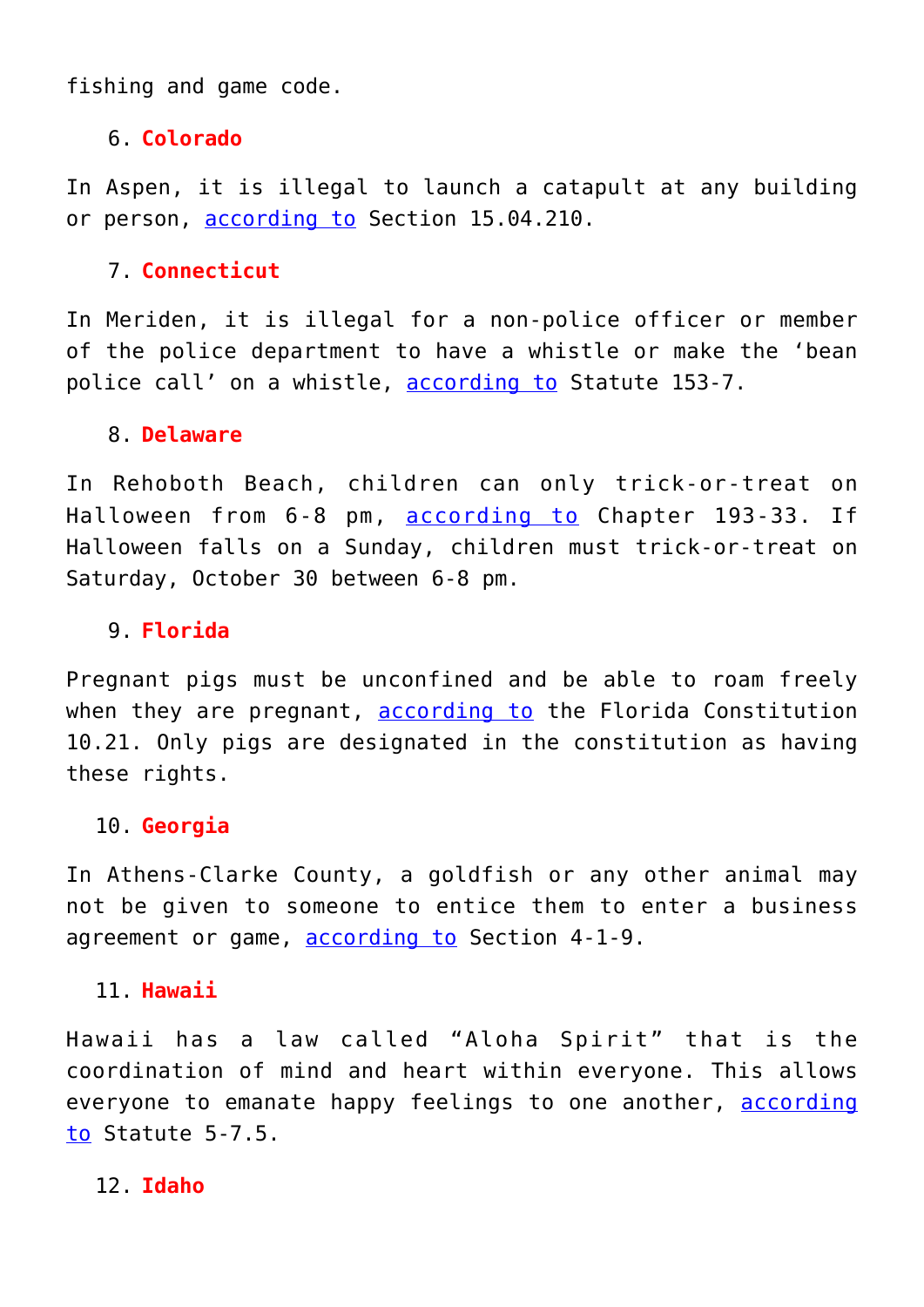In Pocatello, it is illegal not to smile in public, [according](http://www.pocatello.us/462/US-Smile-Capital) [to](http://www.pocatello.us/462/US-Smile-Capital) a 1948 "smile" ordinance, which was passed to heighten morale after a hard winter, therefore transforming Pocatello into the United States Smile Capital.

## 13. **Illinois**

Those under 21 can drink legally, but only if they're enrolled in a culinary program, [according to](http://www.ilga.gov/legislation/fulltext.asp?GAID=11&SessionID=84&GA=97&DocTypeID=SB&DocNum=758&LegID=&SpecSess=&Session=) Section 3-3.

## 14. **Indiana**

It is illegal to see a hypnotist without a doctor's note unless you are trying to lose weight or quit smoking, [according to](http://www.in.gov/pla/files/Hypnotist_Statutes_2006.pdf) Article 20.5-1.

#### 15. **Iowa**

The standard size of all boxes used for picking hops has to be *precisely* 36 inches long, 18 inches wide, and 24 ¼ inches deep, [according to](https://www.legis.iowa.gov/docs/publications/ICV/713266.pdf) Statute 210-14.

#### 16. **Kansas**

In Topeka, it is against the law to scream in a haunted house, [according to](http://www.snco.us/planning/permitting_permits_hauntedhouse.asp) Shawnee County's Haunted House conduct.

## 17. **Kentucky**

One may not dye a duckling blue and put it up for sale unless more than six are for sale at one time, [according to](http://www.lrc.ky.gov/statutes/statute.aspx?id=19037) state Statute 436.600.

#### 18. **Louisiana**

There is a \$500 fine if you instruct a pizza delivery man to deliver a pizza to your friend without them knowing, [according](https://library.municode.com/la/lockport/codes/code_of_ordinances?nodeId=COOR_CH14CRCO_ARTIINGE_PTVIIOFAGPR_S14-68.2RE) [to](https://library.municode.com/la/lockport/codes/code_of_ordinances?nodeId=COOR_CH14CRCO_ARTIINGE_PTVIIOFAGPR_S14-68.2RE) Section 14.68.6.

# 19. **Maine**

In Biddeford, it is illegal to gamble at the airport,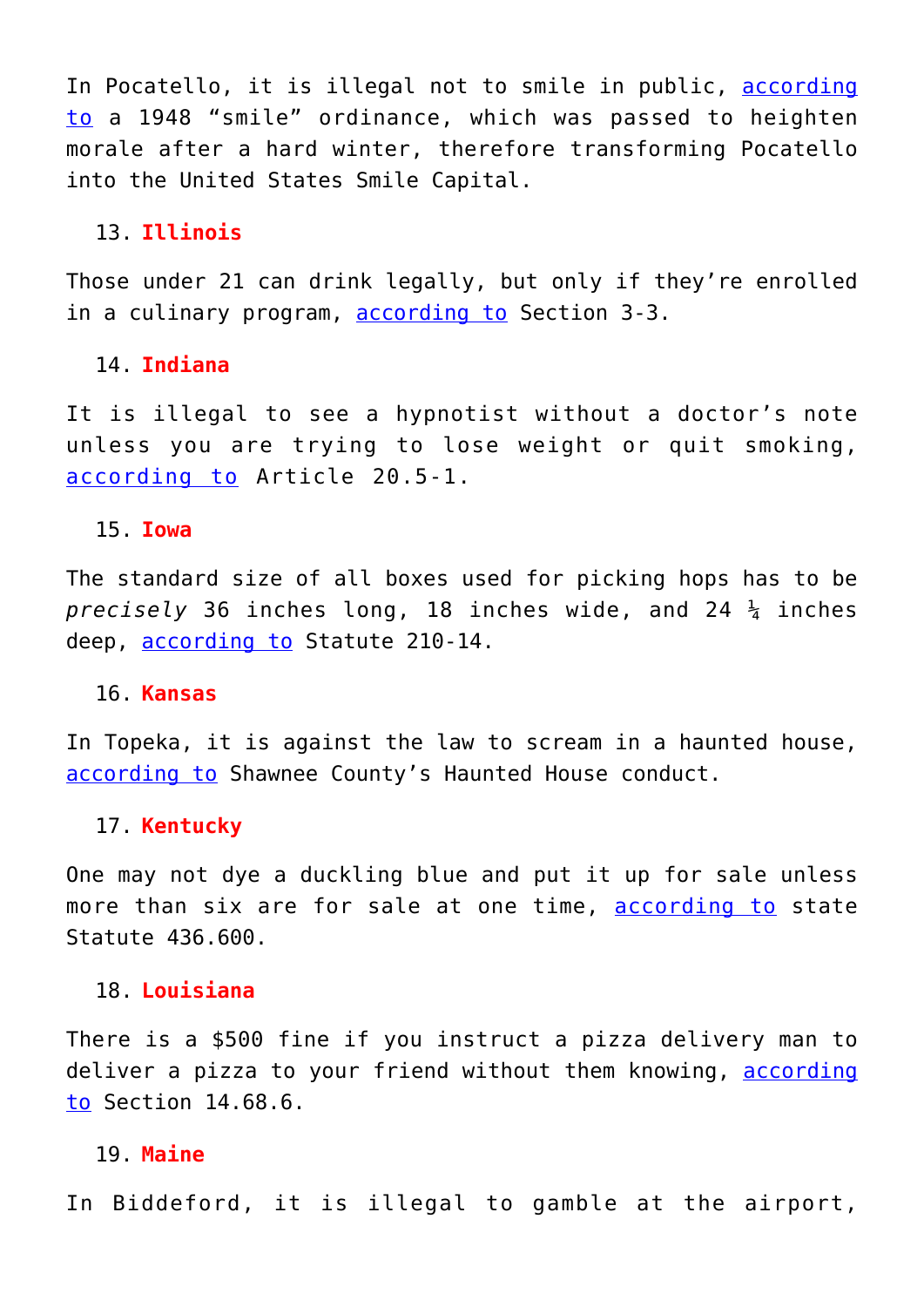# [according to](http://ecode360.com/15143537?highlight=violations,sec#15143537) Section 14-2.

#### 20. **Maryland**

In Rockville, swearing is prohibited on sidewalks, streets, and highways, and one can be charged with a misdemeanor for violating the ordinance, [according to](http://www.rocknet.org/community/FlintLedge/Noise%20Control%20Rockville%20Offense%2013_54.pdf) Section 13-53.

## 21. **Massachusetts**

In Massachusetts, shooting ranges are not allowed to have targets that are shaped like humans, [according to](https://malegislature.gov/Laws/GeneralLaws/PartI/TitleXX/Chapter140/Section131) Part 1, Title XX, Chapter 140, Section 131.

#### 22. **Michigan**

Every year in Michigan, the last Sunday in June will be known as "Log Cabin Day", [according to](https://www.legislature.mi.gov/(S(1sk4ubvmpuqzksunsb4xsyeb))/mileg.aspx?page=getObject&objectName=mcl-435-241) Act 60, Section 435.241.

#### 23. **Minnesota**

It is illegal to grease up a pig to create a game if the aim of the game is to capture it again, **[according to](https://www.revisor.mn.gov/statutes/?id=343.36)** Statute 343.36.

# 24. **Mississippi**

If a woman gives birth to two illegitimate children, at the same time or separately, she could go to jail for 30-90 days, [according to](http://codes.findlaw.com/ms/title-97-crimes/ms-code-sect-97-29-11.html) Mississippi Code Title 97-29-11.

## 25. **Missouri**

Removing mattress tags or bringing an unlabeled mattress into the state is illegal in Missouri, [according to](http://revisor.mo.gov/main/OneSection.aspx?section=421.007&bid=23905&hl=) Statute 421.007.1.

#### 26. **Montana**

In Billings, Montana, residents are legally forbidden from raising pet rats, [according to](https://library.municode.com/mt/billings/codes/code_of_ordinances?nodeId=CICO_CH4AN) Section 4-301. However, if the rats are used as reptile or bird food, the practice is legal.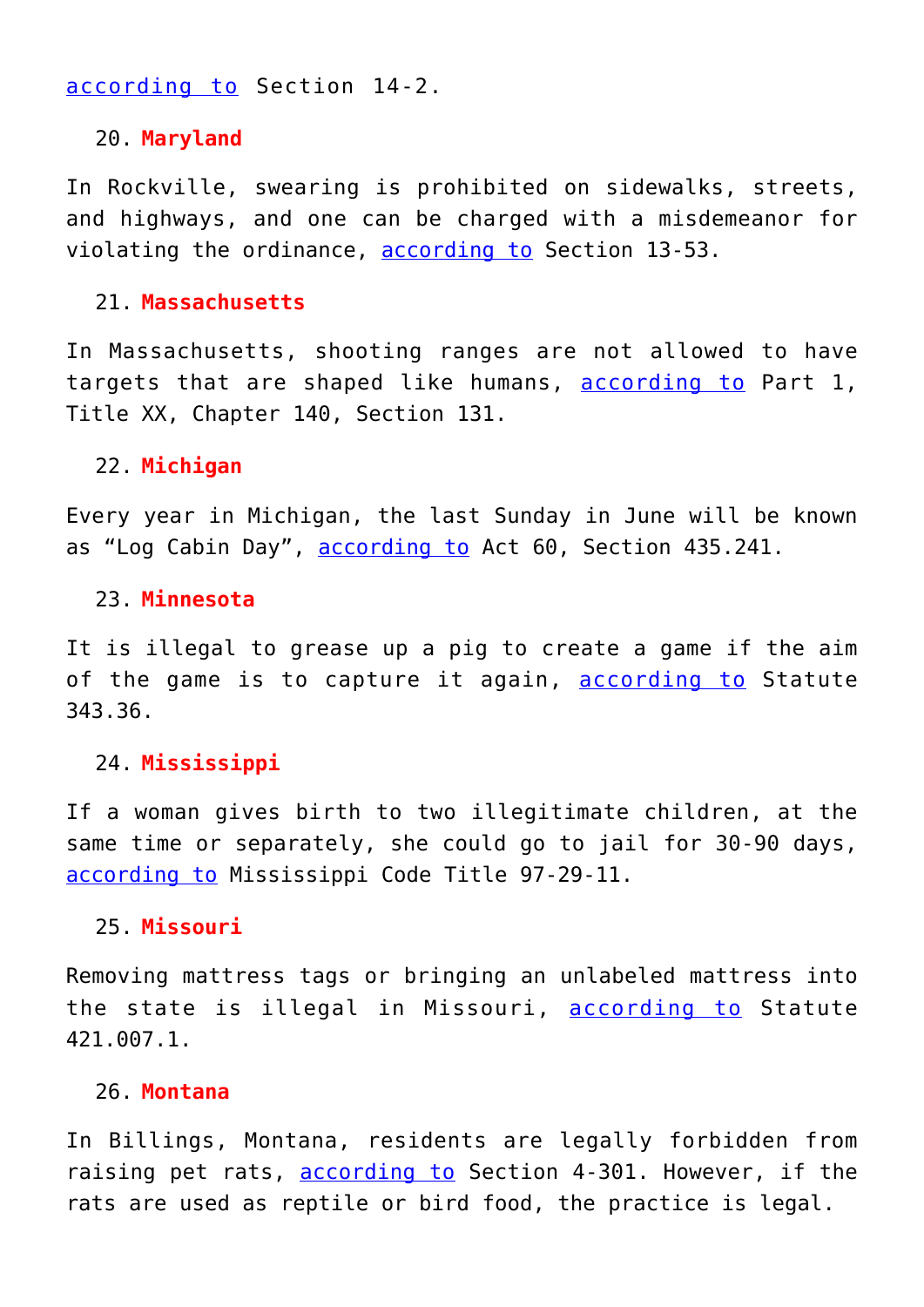## 27. **Nebraska**

In Nebraska, persons with STDs cannot marry legally, [according](http://nebraskalegislature.gov/laws/statutes.php?statute=42-102) [to](http://nebraskalegislature.gov/laws/statutes.php?statute=42-102) Chapter 42, Section 102.

## 28. **Nevada**

In Reno, it is illegal to lie down on a public sidewalk, [according to](http://reno-nv.elaws.us/code/adco_pt2_title8_ch8.12_sec8.12.015) Section 8.12.015.

#### 29. **New Hampshire**

In New Hampshire, it is illegal to pick up and collect seaweed off the beach during night hours, [according to](http://www.gencourt.state.nh.us/rsa/html/xviii/207/207-mrg.htm) Title XVIII, Chapter 207:1.

#### 30. **New Jersey**

Wearing a bullet-proof vest while murdering, kidnapping, robbing, or raping is illegal in New Jersey, [according to](ftp://www.njleg.state.nj.us/20042005/S0500/170_I1.PDF) S170.

#### 31. **New Mexico**

In New Mexico, it is criminal – a petty misdemeanor, specifically – to misuse the national anthem or the state anthem, [according to](http://statutes.laws.com/new-mexico/chapter-30/article-21/section-30-21-5) Section 30-21-5.

## 32. **New York**

If you're a mayor of a New York village, you are not allowed to move the remains of a deceased person from an unused cemetery unless you are moving them to another resting place in the same county, [according to](http://law.justia.com/codes/new-york/2012/vil/article-15/15-1508/) Statute 15-1508.

## 33. **North Carolina**

It is prohibited to use a secret handshake to agree to or do illegal things, [according to](http://www.ncga.state.nc.us/EnactedLegislation/Statutes/HTML/BySection/Chapter_14/GS_14-12.4.html) Statute 14-12.4.

## 34. **North Dakota**

It is illegal to attempt or perform human cloning, [according](http://www.legis.nd.gov/cencode/t12-1c39.pdf?20130717171541)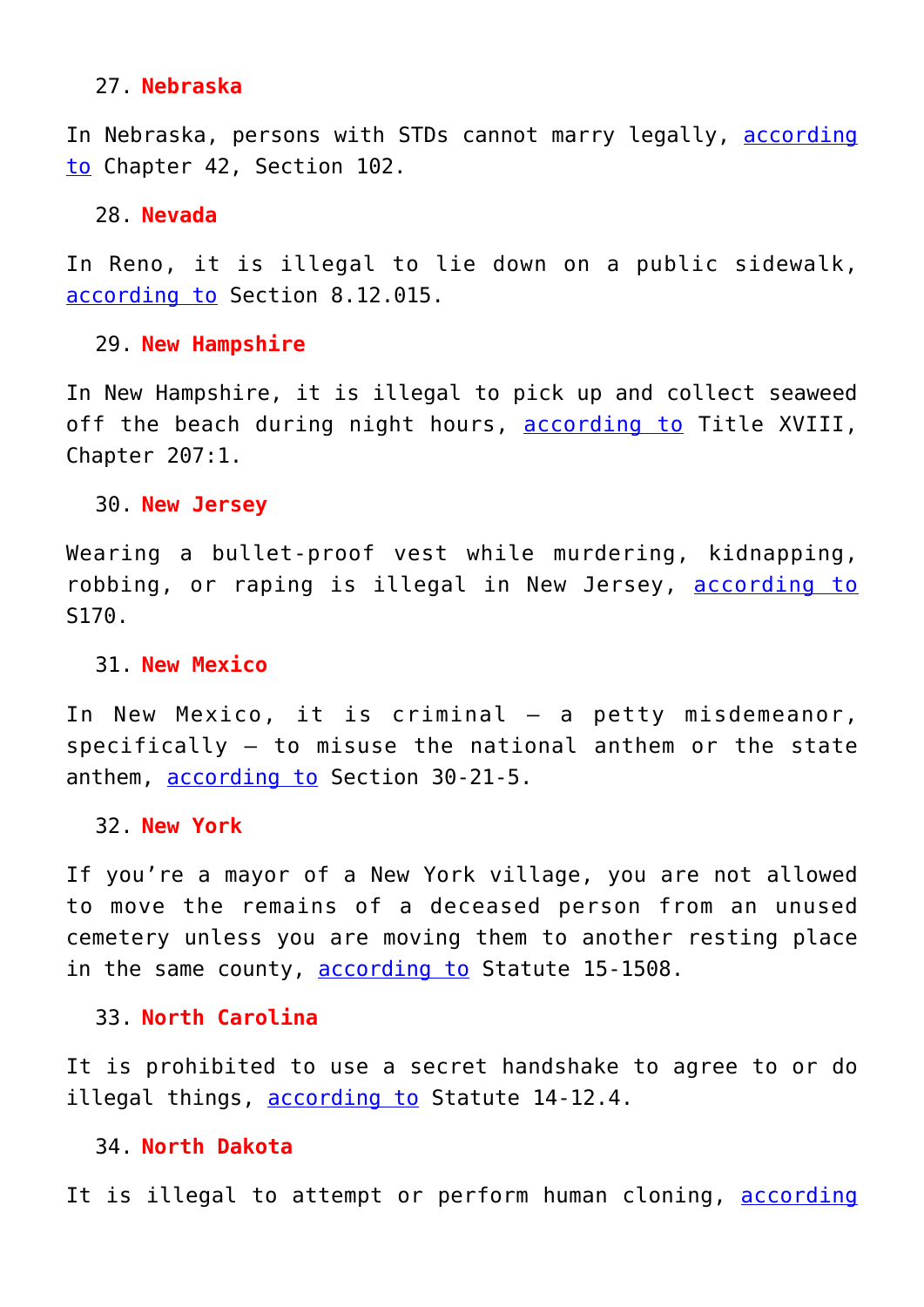[to](http://www.legis.nd.gov/cencode/t12-1c39.pdf?20130717171541) Statute 12.1-39-02.

# 35. **Ohio**

If a person coughs on another person while riding public transportation, the cougher can be arrested for a minor misdemeanor, according to Statute 2917.41.

# 36. **Oklahoma**

In Oklahoma, it is illegal to participate in horse tripping in any way, shape, or form. The offense comes with a punishment of a \$2,000 fine or one year in jail, [according to](http://law.justia.com/codes/oklahoma/2014/title-21/section-21-1700) Statute 21-1700.

# 37. **Oregon**

In Oregon, farmers can be unknowingly committing a crime if they are driving on the highway with too much hay, [according](http://www.leg.state.or.us/ors/164.html) [to](http://www.leg.state.or.us/ors/164.html) Statute 164.815.

# 38. **Pennsylvania**

If you've ever been convicted of a felony and you happen to be in Pennsylvania, you're not allowed to run a bingo game, [according to](http://www.legis.state.pa.us/cfdocs/legis/li/uconsCheck.cfm?yr=2013&sessInd=0&act=92) Act 92.

## 39. **Rhode Island**

It is illegal to use a shopping cart at any other place except for the business labeled on the cart, **[according to](http://webserver.rilin.state.ri.us/Statutes/TITLE11/11-41.1/11-41.1-3.HTM)** Statute 11-41.1-2. This law also applies to dairy cases, egg baskets, bakery boxes, etc.

## 40. **South Carolina**

It is illegal for anyone under the age of 18 to play pinball, [according to](http://www.state.sc.us/djj/sc-statutes.php) Statute 63-19-20.

# 41. **South Dakota**

It is unlawful to cause static electricity in the city of Huron, [according to](https://library.municode.com/sd/huron/codes/code_of_ordinances?nodeId=TIT9PUSAMO_CH9.32ST) Chapter 9.32.010.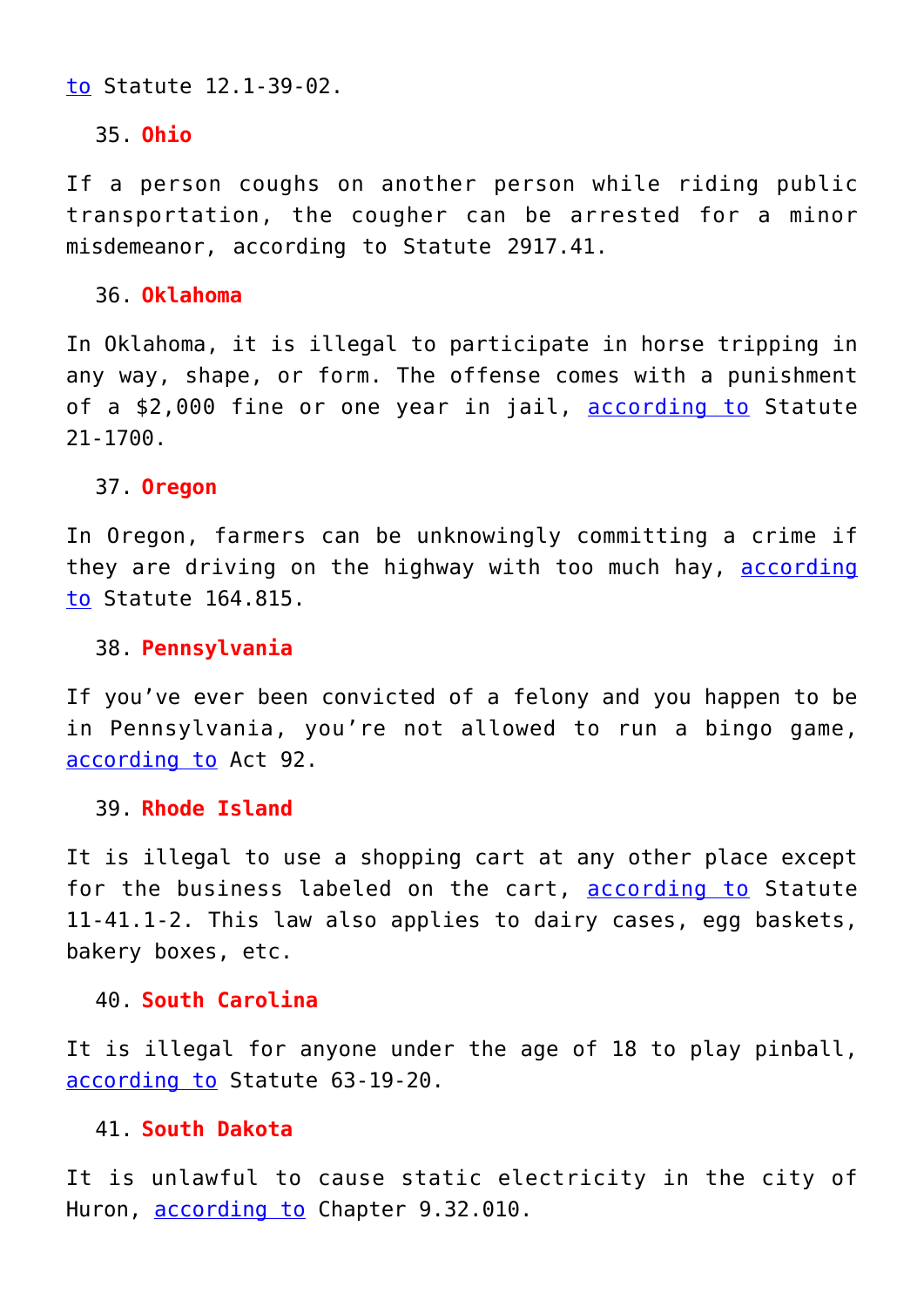#### 42. **Tennessee**

It is illegal to share your passwords to any entertainment subscription service (i.e. Netflix, Hulu, HBO), [according to](http://www.capitol.tn.gov/Bills/107/Bill/HB1783.pdf) Tennessee House Bill 1783.

#### 43. **Texas**

An atheist in the Lone Star State cannot hold any public office, [according to](http://www.statutes.legis.state.tx.us/Docs/CN/htm/CN.1.htm) the Texas Constitution, Article 1, Sec. 4.

#### 44. **Utah**

In Ogden, it is legal for animal control or law enforcement officers to have sex with animals, [according to](http://www.sterlingcodifiers.com/codebook/m_index.php?book_id=515) Ordinance 13-3-2.Whether the practice is open to the average citizen is unclear.

#### 45. **Vermont**

It is illegal to dress one's horse up in a disguise and to disguise it as something other than a horse, [according to](http://legislature.vermont.gov/statutes/section/13/047/02013) Statute 13-047.

# 46. **Virginia**

In Virginia, cussing at another person is prohibited by law, [according to](http://law.lis.virginia.gov/vacode/title18.2/chapter9/section18.2-416/) Code of Virginia 18.2-416.

#### 47. **Washington**

In Washington, it is illegal to go out in public if you have a cold, [according to](http://app.leg.wa.gov/Rcw/default.aspx?cite=70.54.050) RCW 70.54.050.

# 48. **West Virginia**

In West Virginia, it is illegal to hunt any kind of wild animal by using a ferret, [according to](http://www.legis.state.wv.us/WVCODE/ChapterEntire.cfm?chap=20&art=2§ion=5) WV Code 20-2-5.

#### 49. **Wisconsin**

It is illegal to serve margarine in restaurants in Wisconsin